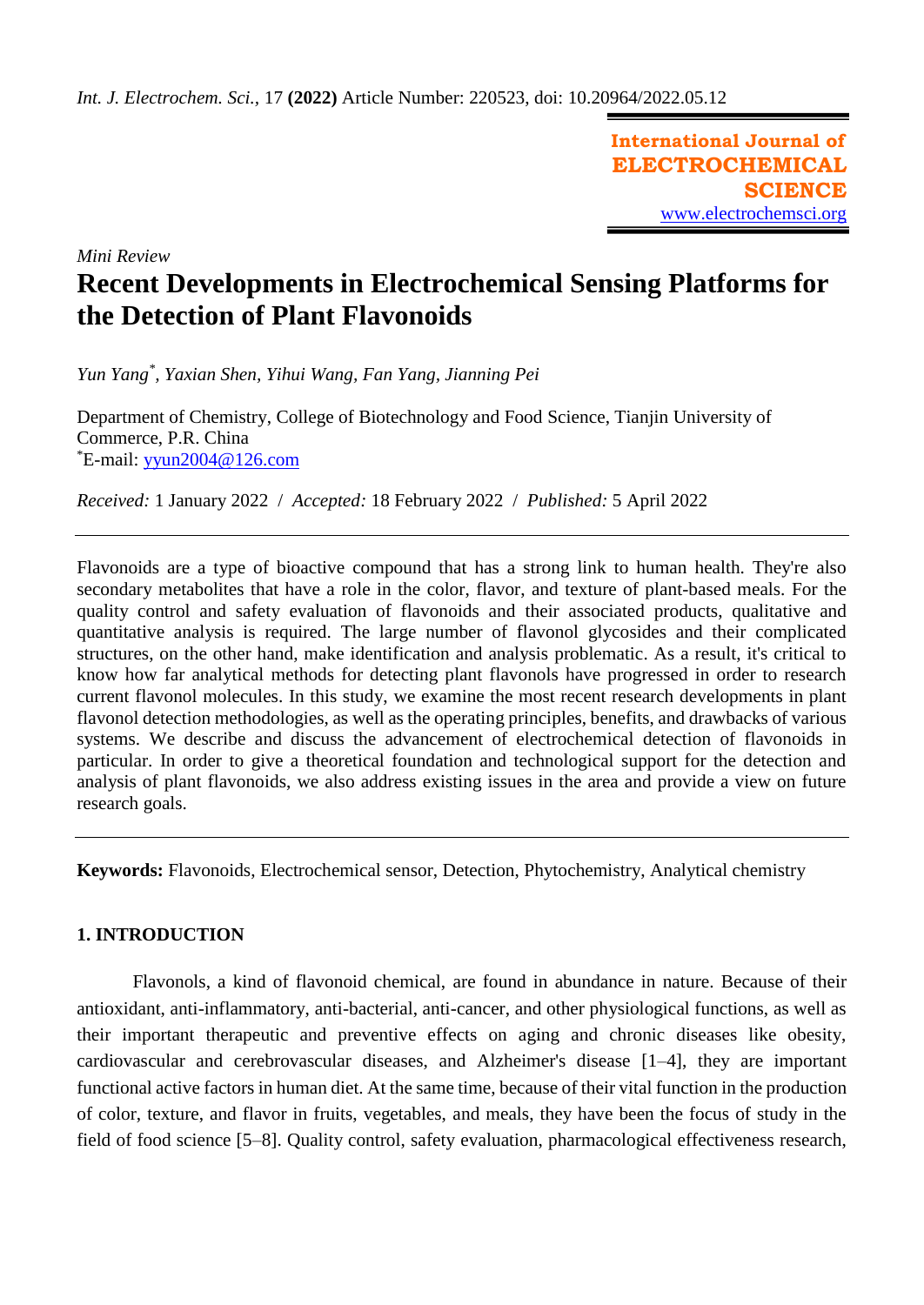and new product development all benefit from qualitative and quantitative study of flavonoids in plant raw materials and foods [9,10].

Flavonoids are usually found bound in plants, fruits, and vegetables, despite the fact that they have vital physiological activities. They attach to sugar molecules at the 5-, 3'-, and 4'-sites to create stable glycosides, such as glucose, galactose, rhamnose, pectinose, xylose, and glucuronic acid. It is extremely difficult to separate, extract, and evaluate flavonol glycosides because of their varied isomers, complicated structures, and limits in isolation and detection techniques [11,12]. For the enhancement of current flavonol detection methods and the creation of novel detection methods, it is crucial to grasp the research progress of plant flavonol analysis and detection methods [13,14].

## **2. DIFFERENT ANALYTICAL METHODS FOR THE DETERMINATION OF PHYTOFLAVONOIDS**

## *2.1 UV spectrophotometer*

UV spectrophotometry is a method for determining the absorbance or luminescence intensity of a target substance at a certain wavelength in order to perform qualitative and quantitative analysis. Based on absorption spectra, it is a useful method for studying the target compound's composition, structure, and interactions with other chemicals [15–18]. When compared to other detection methods, the UV spectrophotometer method has the advantages of being simple to use, having minimal instrument and detection costs, and having a short detection time. It is now frequently utilized in the pharmaceutical industry to detect flavonoids [19–22]. Hamasalih et al. [23] effectively developed a UV spectrophotometric technique for the simultaneous detection of quercetin and heptaerythrolactone in Zingiber officinale. The approach is quick, easy, and repeatable, and it may be used to determine quercetin concentration in Chinese herbal remedies as an alternative to traditional methods. Using a UV spectrophotometer, Chaudhari et al. [24] devised a technique for determining rutin and quercetin in vesicular formulations simultaneously. The approach is simple, quick, sensitive, and accurate, and it may be used to analyze rutin and quercetin quantitatively at detection wavelengths of 257 nm and 372 nm, respectively. Chaudhari et al. [25] developed a technique for detecting quercetin and tramadol hydrochloride in vesicular formulations using UV spectrophotometry the following year. The approach is sensitive and specific, with efficient detection of quercetin at 372 nm, in addition to being simple and quick to determine the sample. Chen et al. [26] devised a UV spectrophotometric technique for determining quercetin in APIs quickly. The technique may be used to determine quercetin content with great accuracy and linearity at 374 nm, with a recovery rate of 100.88 percent. The UV spectrophotometer technique, as a conventional method for detecting plant flavonoids, offers the benefits of ease of use, cheap detection cost, and quick detection time. The sensitivity of the target compounds to interference from the matrix solution, other components in the detection system, and the cleanliness of the absorption cell during the detection process restrict its applicability in the detection of plant flavonols [27–32]. Currently, natural flavonol detection is generally used to identify traditional Chinese herbal medicines or pharmaceutical preparations, and the number of target chemicals that may be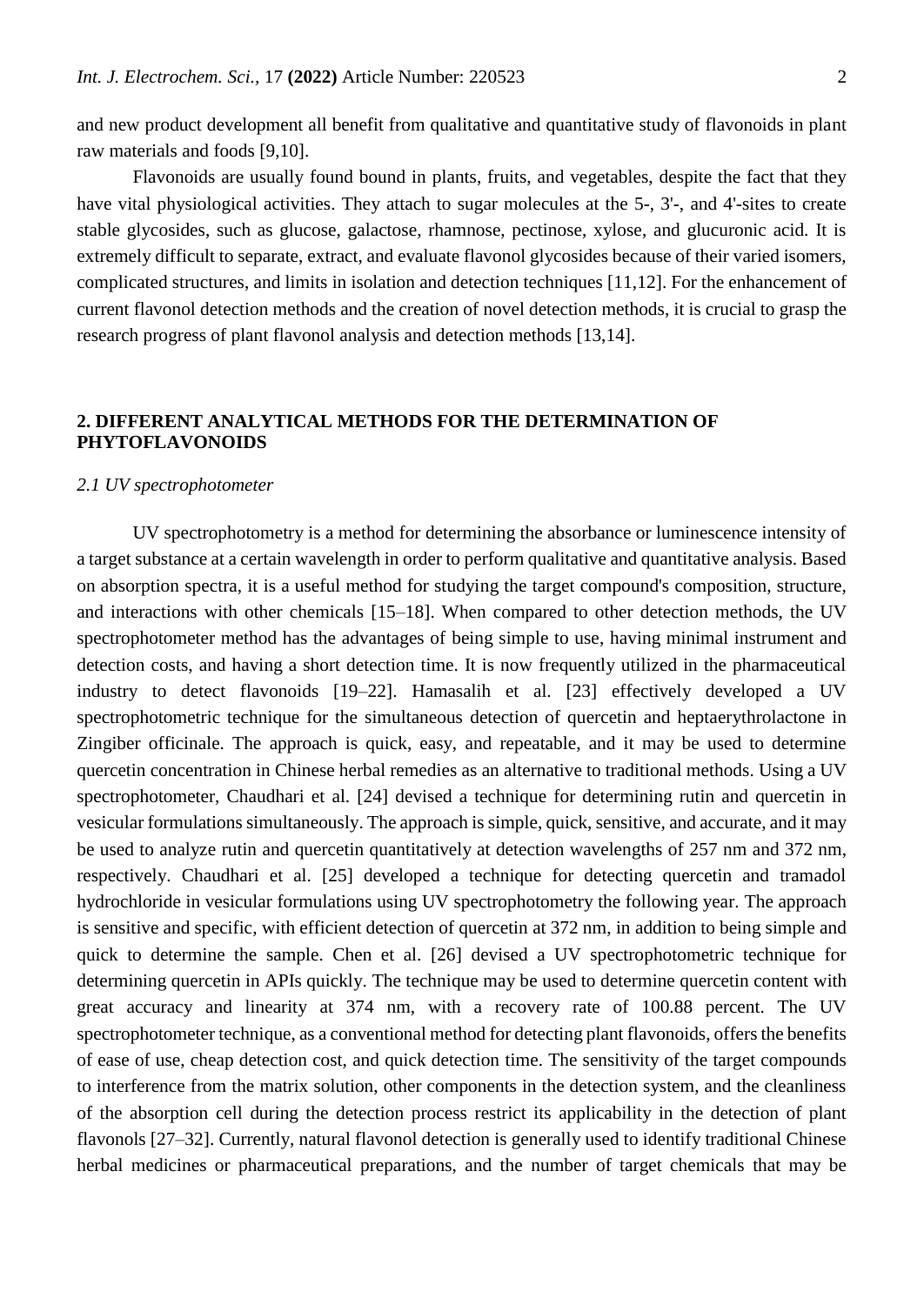detected is restricted. How to successfully eliminate the interference of complex matrices and other components will be a critical topic for future UV spectrophotometric systems to tackle in the future.

## *2.2 High performance liquidchromatography, HPLC*

High-pressure liquid chromatography (HPLC) is a technique for separating chemicals using variations in partition coefficients, affinity, and adsorption capacity between the stationary and mobile phases. It's a brand-new detection method based on classic liquid chromatography that's also the most widely used for plant flavonoid component identification. It has low detection limits, high sensitivity, high analytical efficiency, and a wide analytical range when compared to the UV spectrophotometer technique [33,34]. In order to perform qualitative and quantitative analysis of target molecules, HPLC, being a very effective separation technology, must eventually be paired with a variety of detection devices [35]. UV detection, fluorescence detection, and diode array detection are some of the current detection techniques available. HPLC-UV and HPLC-DAD tests, for example, have proven to be one of the most successful techniques for the qualitative and quantitative study of flavonoid molecules such as flavonols from plants and food products [36–38].

In the traditional Chinese herb Senecio cannabifolius, Niu et al. [39] devised a technique for simultaneous analysis of nine flavonols. By using reversed-phase high-performance liquid chromatography with diode array detection (RP- HPLC- DAD). The separation column in this approach is a C18 column, and the mobile phase is aqueous acetonitrile. Gradient elution is an excellent method for separating and identifying flavonols in a material. The minimal detection limits for the nine flavonols varied from 0.028 to 0.085 g/mL, while the recovery rates ranged from 90.6 to 102.5 percent. The technique is sensitive and reliable, and it may be used to determine flavonols in Chinese herbal medicine. Maimaiti et al. [40] used high-performance liquid chromatography and dipole array detection to develop a technique for quantifying flavonols such as quercetin and kaempferol in several apricot cultivars from Xinjiang (HPLC-PAD). The technique employs a mobile phase of methanol-phosphoric acid solution (55:45, V/V) to separate quercetin and kaempferol in samples at 360 nm. It's an appropriate assay for quality control and assessment of Batan apricots because of its high recovery and linear range.

The HPLC - DAD technique was employed by Benmeziane et al. [41] to identify flavonol in the skins of three distinct fresh red grape varietals, and four flavonol glycosides, predominantly quercetin glycosides, were found. Ma et al. [42] devised an HPLC technique for determining flavonol chemicals in Ginkgo biloba leaves quickly and accurately. Within 13 minutes, flavonol glycosides (quercetin, kaempferol, and isorhamnetin) and glycosides (rutin) in Ginkgo biloba extract may be determined simultaneously. The types and contents of flavonol compounds were found to be an important basis for determining whether Ginkgo biloba extracts and related products were adulterated, providing a practical method for the identification of Ginkgo biloba products, based on the analysis of 13 Ginkgo biloba samples, 15 standard extracts, and 10 Ginkgo biloba products. HPLC has the advantages of a wide detection range, low detection limit, and high sensitivity when compared to UV spectrophotometer methods, but it is still limited in the detection of plant flavonols due to its high detection equipment cost, long detection time for individual samples, complicated operation steps, high sample pretreatment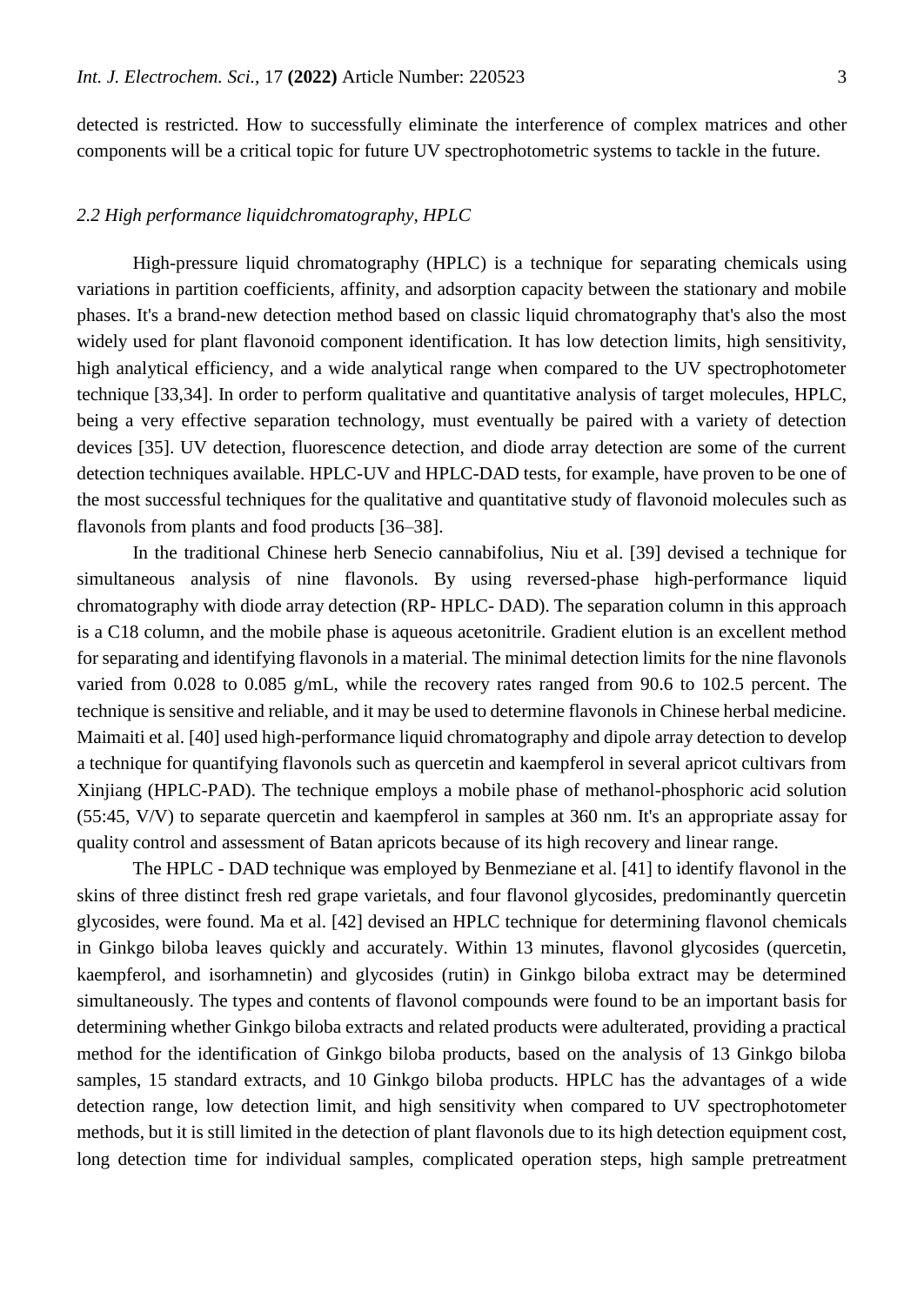requirements, and high reagent consumption. Problems including the difficulty to adequately isolate and quantify low-level chemicals in complex systems have become significant roadblocks to their widespread use in plant flavonol detection.

#### *2.3 Liquid chromatography*-*mass spectrometry, LC-MS*

Because of their low cost and ease of operation, liquid chromatography with UV detection or liquid chromatography with diode array detection are commonly used to determine plant and food flavonoids. Due to the great diversity and complicated structure of flavonol glycosides in nature, however, it is challenging to obtain effective separation and precise quantification of some flavonol glycosides with low concentration using high performance liquid chromatography and common detectors. For the qualitative and quantitative analysis of flavonol molecules in nature, liquid chromatography-mass spectrometry (LC-MS) has become one of the most used approaches [43–45]. It can detect the relative molecular mass and fragment ions of the target compounds while gathering UV spectrum information, and perform a thorough investigation of the substance's structure [46,47]. It has great sensitivity and anti-interference capabilities at the same time. LC-UV-ESI-MS /MS was used by Yaque et al. [48] to identify flavonol chemicals in Talipariti elatum flowers, and quercetin glycosides were discovered to be major components of ginkgo blossoms. Wu et al. [49] devised an HPLC-UV/ESI-MS technique for determining 24 polyphenolic chemicals in green tea, black tea, and oolong tea at the same time, including flavonols. The approach was utilized to simultaneously identify the target compounds using chromatographic retention time and mass spectrometric data, as well as to distinguish the phenolic content of various species. In the absence of target compound standards, mass spectrometric data was shown to be a useful supplement in identifying the target compounds. This approach has been shown to be effective in detecting phenolic chemicals such as flavonols in green, black, and oolong teas. Using high-performance liquid chromatography and tandem time-of-flight mass spectrometry, Wu et al. [50] discovered 15 flavonol glycosides in four Camellia sinensis cultivars (HPLC-TOF-MS). The flavonol glycosides were measured using multiple reaction monitoring (MRM) and high performance liquid chromatography-triple quadrupole mass spectrometry. The detection and quantification limitations of this approach revealed that it is more sensitive than HPLC and has superior data repeatability. Tea bushes have flavonols in the form of mono-, di-, and tri-glycosides, which are largely found in the young leaves. In each tea tree species studied, myricetin-3- O- galactoside had the greatest concentration. Souza et al. [51] employed isopropylidene-modified flavonol glucoside and galactoside isomers as well as liquid chromatography tandem multistage mass spectrometry to determine the flavonol glucoside and galactoside isomers (LC-MSn). They discovered that using this strategy, they were able to overcome the challenge of identifying flavonol glucoside isomers that were difficult to identify. In addition, polysaccharides in complicated matrices can be identified using this technology.

As a result, after the standard HPLC technique, LC-MS has emerged as an emerging detection method that can efficiently extract the relative molecular masses and fragment ions of compounds as well as give a full study of their structure. For the identification of some complex chemicals and lowlevel molecules, LC-MS can be a useful addition to traditional HPLC tests. It is now employed to detect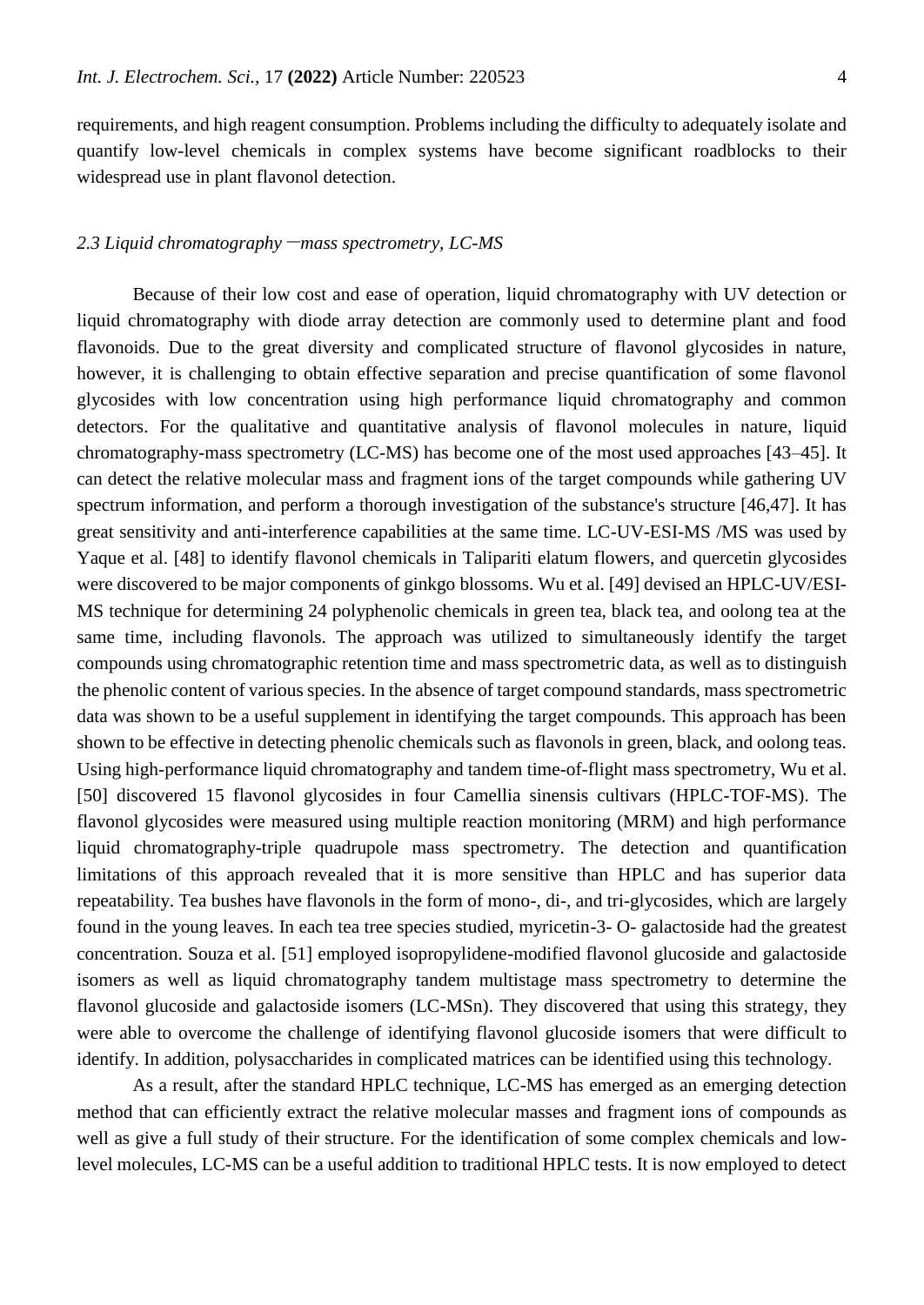flavonols and glycosides in plants, and it is particularly useful for identifying flavonol glycosides. By appropriately modifying flavonol glycoside isomers, LC-MS may be applied in the field of flavonol glycoside isomer identification as well. The expensive cost of detection and the instrument's poor popularity, however, are also downsides of this technology. Its applicability is currently restricted due to its inability to efficiently detect isomers of target molecules from complicated mixtures. Although MS can successfully identify the molecular structure of chemicals, it requires high sample purity and content, and sample purification is typically time-consuming and difficult, therefore identifying flavonols in nature remains a big technological issue.

## *2.4 Ultra performance liquidchromatography, UPLC*

UPLC (ultra-high-performance liquid chromatography) is a novel detection method based on the HPLC technology. It offers the advantages of speed, high efficiency, high resolution, and superior sensitivity when compared to the HPLC technique. Its usage in the identification of flavonol glycosides and glycosides that are more difficult to detect has gotten increased attention in recent years [52–55]. Shim et al. [56] devised a technique for determining flavonol glycosides such as prunetin, quercetin, kaempferol, and isorhamnetin in foods using ultra performance liquid chromatography-photodiode array detection (UPLC-PDA). The flavonol molecules popcornone, quercetin, kaempferol, and isorhamnetin were separated using a reversed-phase C18 column. The detection period was just 13 minutes to guarantee good peak separation, considerably improving the speed, sensitivity, and resolution of flavonol glycoside detection in food. Zhang et al. [57] devised a technique for determining flavonols in red onion using ultra performance liquid chromatography with photodiode array detection and tandem quadrupole mass spectrometry (UPLC -PAD-MS/MS). Not only can the method identify 13 flavonols and their glycosides in red onion at the same time, but it can also distinguish the distribution and quantity of flavonols in different regions of the onion, making it a simple, quick, and accurate approach for determining flavonols in onion. Kim and Shim [58] devised a technique for determining 12 flavonol glycosides in buckwheat, black tea, and wild parsley at the same time. The flavonol glycosides were separated using the UPLC technique, and the target compounds were detected using the PDA method. At a detection wavelength of 350 nm, the recoveries of the 12 flavonol glycosides ranged from 85.44 percent to 108.79 percent. The detection limits (LOD) and quantification limits (LOQ) were 0.32 mg/kg and 0.97 mg/kg, respectively. Using a UPLC-PD-MS /MS) coupling technology, Wang et al. [59] identified flavonol glycosides in tea. Green and black tea contain a total of 15 flavonol glycosides, including 6 quercetin glycosides, 3 populone glycosides, and 6 kaempferol glycosides, according to the researchers. By using tandem quadrupole mass spectrometry to quantify flavonol glycosides in the samples, it was discovered that there was a significant variation in the amount and distribution of flavonol glycosides in green tea and black tea (p 0.05). Green tea has approximately 1.7 times the amount of flavonol glycosides as black tea. For the first time, Jiang et al. [60] employed the UPLC technique to identify flavonol glycosides in green tea, oolong tea, and black tea. Electrospray tandem mass spectrometry was used to identify 18 flavonol glycosides. Flavonol glycosides were found in amounts ranging from 2.32 to 5.67 g/kg. The overall quantity of flavonol glycosides in green tea, oolong tea, and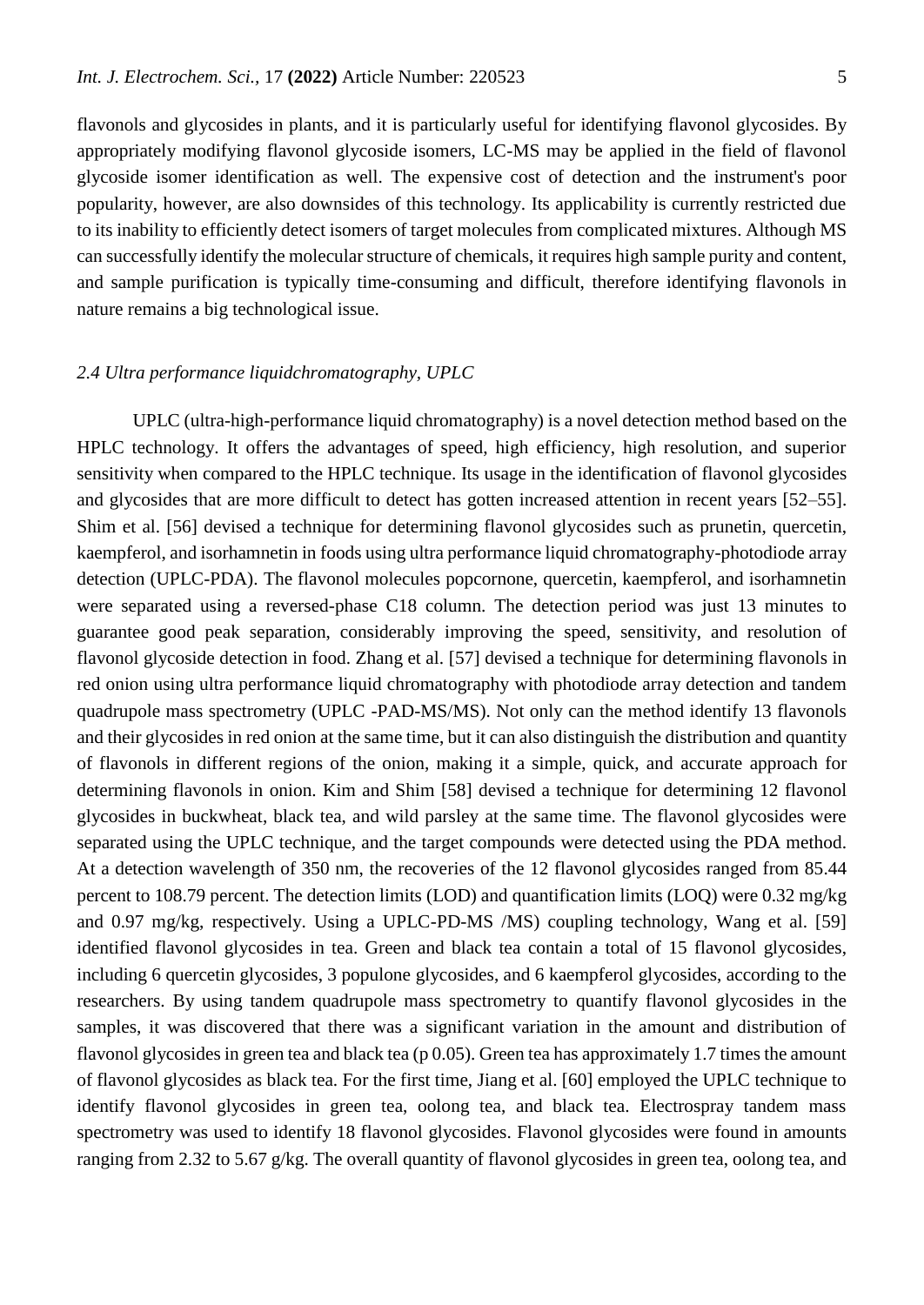black tea did not differ substantially in a comparative examination of flavonol glycosides in different tea species, but the kinds and amounts of monomeric flavonol glycosides in different tea species differed. Green tea contains kaempferol glycosides, oolong tea has quercetin and yangmei ketone glycosides, and black tea contains quercetin glycosides.

With its greater pressure and shorter column, the UPLC produces reduced peak dispersion and greatly increased detection speed, resolution, and sensitivity. It offers the following benefits over the standard HPLC method: easy operation, high accuracy, fast detection time, high detection efficiency and sensitivity, and strong target chemical separation ability [61–63]. UPLC has been used to identify flavonol glycosides and glycosides of numerous foods and plants, such as tea, onion, and ginkgo, as well as to conduct qualitative and quantitative investigations on them.

#### *2.5 Capillary electrophoresis, CE*

CE is a liquid-phase separation technology that employs capillary tubes as the separation platform and a high-voltage DC electric field as the driving force to separate target compounds based on their various trickling and partitioning characteristics in a given environment [62,64–66]. CE provides the following benefits over classic chromatographic detection methods: high column efficiency, good resolution, high automation, wide application, quick analysis time, easy pre-treatment, low reagent and sample consumption, and economic and environmental protection [67–69]. It is currently frequently utilized for the analysis of flavonols in plants and foods as a viable alternative to the HPLC approach. By using high-performance CE, Zhou et al. [70] discovered flavonol components in buckwheat from various production sites. They discovered that under the right electrophoretic conditions, flavonol molecules like rutin, quercetin, and kaempferol could be easily separated. Gatea et al. [71] devised a CE approach that took only 27 minutes to determine 20 polyphenolic chemicals in propolis and plant extracts. Flavonol substances such as rutin, quercetin, kaempferol, and galangin are well separated with this approach. Under optimal electrophoretic conditions, the minimal limits of detection and quantification for each chemical varied from 0.02 to 1.75 g/mL and 0.07 to 5.77 g/mL, respectively. Wang et al. [72] used capillary electrophoresis and amperometric detection to create a technique for the isolation and identification of eight flavonoids in traditional Chinese herbal medicine. Within 33 minutes, this approach can separate flavonols including rutin, quercetin, quercetin, kaempferol, and apigenin, all of which have low detection limits. The approach was utilized to successfully identify rutin, quercetin, quercetin, and kaempferol in traditional Chinese herbal remedies such as sea buckthorn, forsythia, and cypress leaf, with recoveries ranging from 84.7 percent to 113 percent, respectively. Memon et al. [73] used CE with a photodiode array detector to develop a technique for rapidly separating flavonoid components in fruits (CE-PAD). Flavonols like rutin and quercetin may be separated effectively using this approach. The procedure is reliable and repeatable, and it may be used to determine flavonols in fruits and fruit juices.

As a result, CE is currently being used in the detection of flavonol molecules in a wide range of plants and foods. It's a potential alternative to HPLC for determining bioactive compounds in plants and foods, such as flavonols. Due to its different separation mechanisms, CE has a variety of separation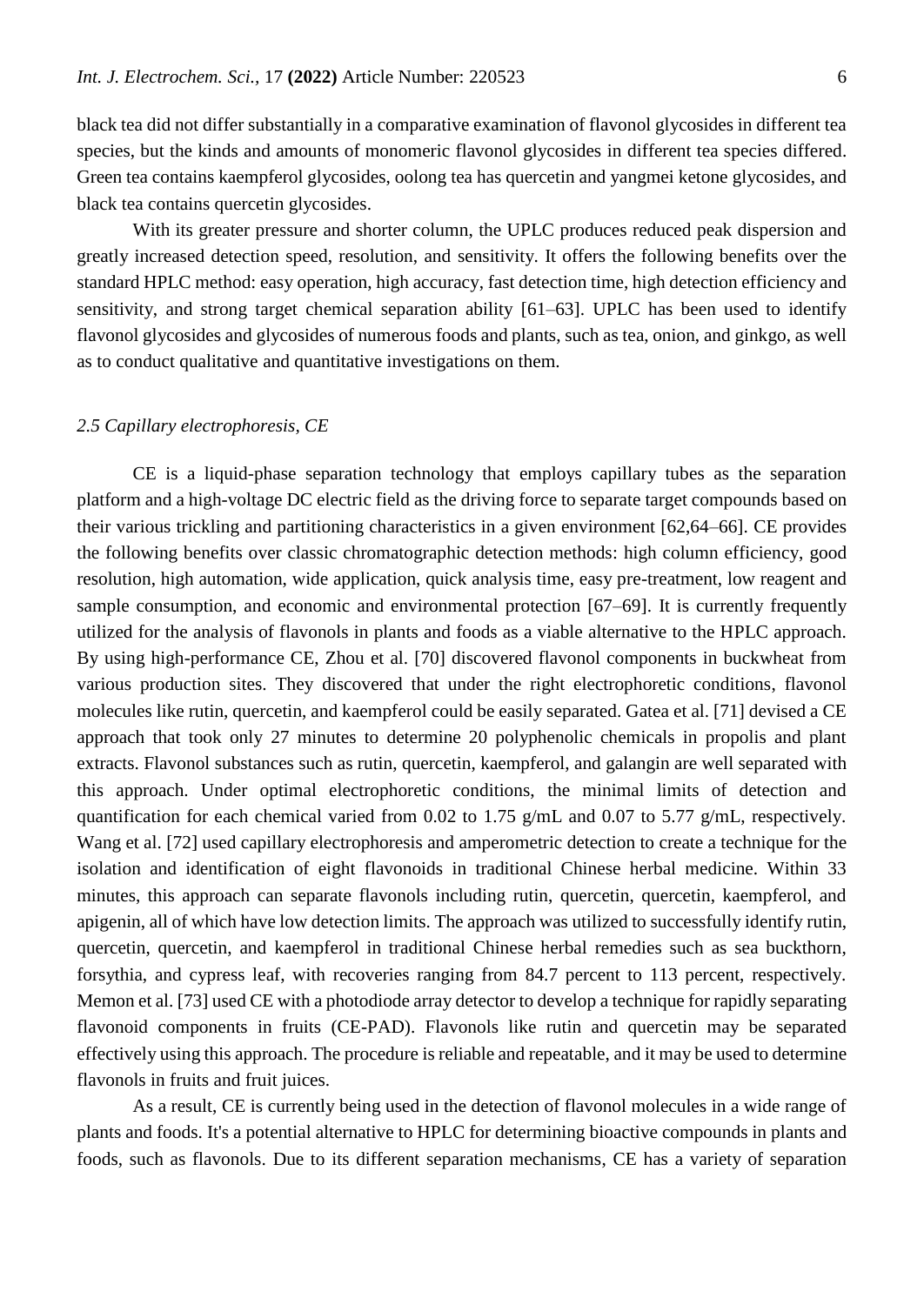modes such as capillary zone electrophoresis, micellar electrokinetic capillary chromatography, capillary gel electrophoresis, capillary isoelectric focusing, capillary isotropic electrophoresis, and various detection methods such as laser induced fluorescence detection, ultraviolet detection, mass spectrometry, and amperometric detection. The current application model for detecting plant flavonols is still somewhat limited, and it will need to be expanded in future investigations.

## **3. ELECTROCHEMICAL ANALYSIS IN THE DETERMINATION OF FLAVONOID**

The redox response of chemicals in solution on the surface of a working electrode is the basis for electrochemical analysis. Tests including cyclic voltammetry, differential pulse voltammetry, and square wave voltammetry are used to investigate the electrochemical behavior of compounds [74–79]. Certain physical properties of the cell, such as potential, current, and so on, can be used to determine the substance's content. Flavonoids are a type of natural antioxidant with antioxidant and anti-free radical physiological action that can help to slow down the aging process and prevent illnesses linked to flavonoids' redox behavior. Because electrochemical methods are based on redox processes, many researchers choose electrochemical methods for the detection and study of flavonoids [80–82].

The electrochemical reaction of the material to be measured on the electrode surface is prevented by the electrical characteristics of the general working electrode surface, which are so homogenous. The electrochemical reaction rate is slowed, and efficient electron transport between the sample and the electrode is prevented [83,84]. Since their invention, modified electrodes have been a more active field of electrochemical detection study because they may selectively adjust the electrode's performance based on the research demands. To fix materials or substances with outstanding qualities at the electrode interface, electrode modification can be made using adsorption, covalent bonding, electrochemical technique, coating method, and other preparation methods. Modified electrodes, such as carbon paste modified electrodes, can also be made by grinding and combining the modifier with the electrode material. When it comes to detecting target molecules, the modified electrodes offer superior selectivity and sensitivity than the bare electrodes.

#### *3.1 Carbon nanomaterials modified electrodes*

Electrochemists are becoming interested in nanomaterials modified electrodes. Nanomaterials are materials with dimensions ranging from 0.1 to 100 nanometers, or materials made out of fundamental units [87]. Nanomaterials exhibit special physical and chemical features, such as the tiny size effect, quantum size effect, surface effect, macroscopic quantum tunneling effect, and so on. They have a wide range of applications and play an essential role in electrochemical analysis [88,89].

Since its discovery, carbon nanomaterials have been at the forefront of nanotechnology. Fullerenes (C60), carbon nanotubes (CNTs), and graphene are the most common carbon nanomaterials (GR). The use of carbon nanoparticles in electrochemical sensors has a lot of promise for study and application [90,91]. Graphene is a honeycomb-shaped two-dimensional carbon nanomaterial. Carbon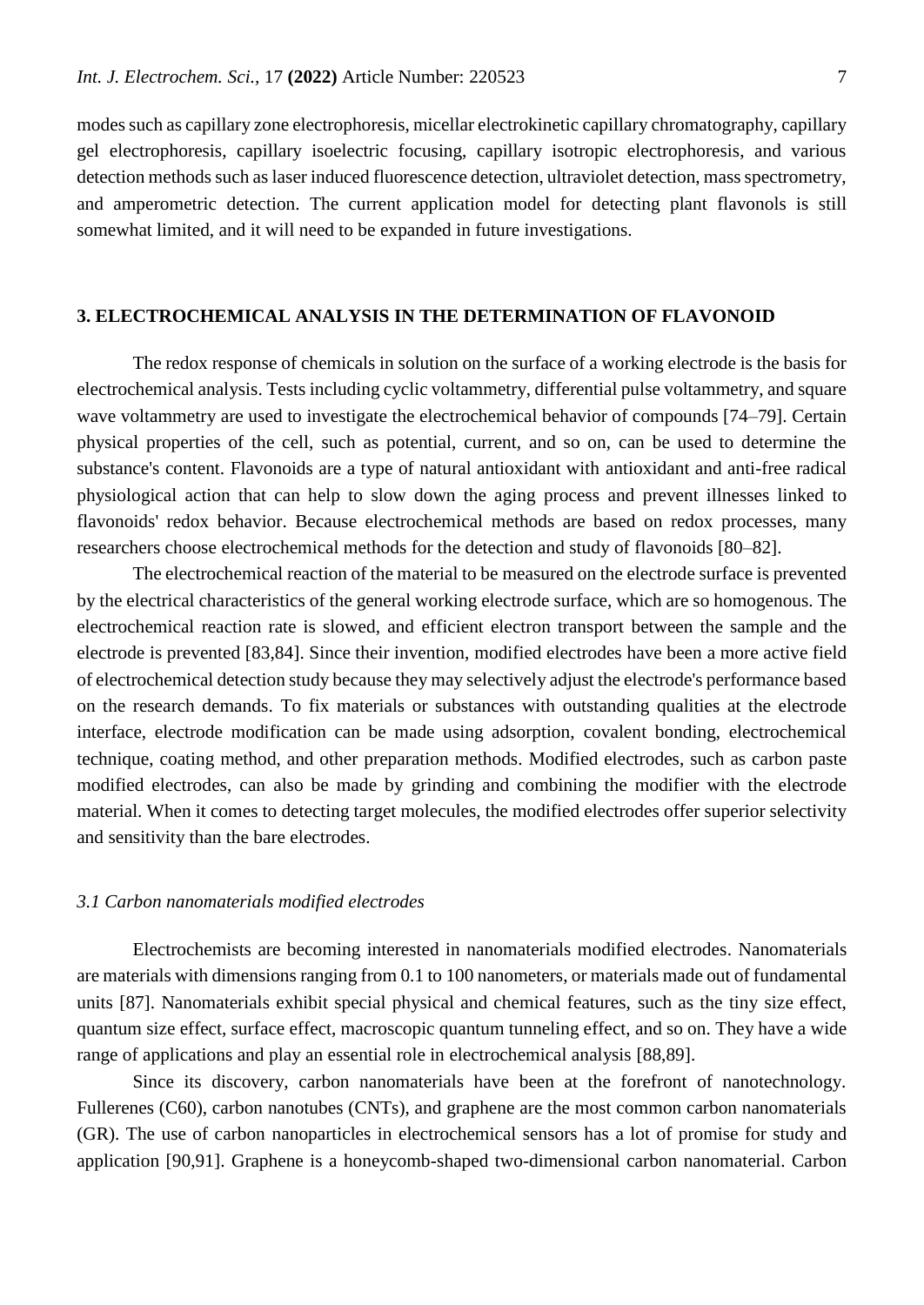nanotubes are single-walled carbon nanotubes (SWCNTs), multi-walled carbon nanotubes (MWCNTs), and double-walled carbon nanotubes that are composed of graphene layers wrapped into nanometersized sheets (DWCNTs). Graphene and carbon nanotubes are frequently employed as modified electrode materials for electrochemical detection of flavonoids because of their good features such as small size, large surface area, quick electron transfer, and high sensitivity [92]. For electrochemical detection of quercetin, Fu et al. [93] employed a graphene/Nafion membrane modified glassy carbon electrode. Wang et al. [94] developed a single-walled carbon nanotube-modified glassy carbon electrode with strong electrocatalytic activity for naringenin detection, and the known electrochemical technique for naringenin detection was applied to determine naringenin in actual samples.

#### *3.2 Carbon nanocomposite modified electrodes*

Carbon nanotubes and graphene are used as the carbon basic materials in most electrochemically modified electrodes, which are then combined with other materials. When changed on the electrode surface, these composites can work together to create superior electrochemical catalytic effects. Carbon nanoparticles can be made up of two or even three distinct components. Many materials are mixed with carbon nanoparticles, and the resulting carbon-based nanocomposites are commonly utilized in electrochemical biosensors for the detection and analysis of flavonoids. Chen et al. [95] used a combination of carbon nanotubes and graphene to create composite modified electrodes for detecting quercetin in buckwheat tea under optimal circumstances. To detect chrysin, Li et al. [96] added singlewalled carbon nanotubes (SWCNTs) and zirconium dioxide  $(ZrO<sub>2</sub>)$  nanoparticles to glassy carbon electrodes in the presence of the surfactant sodium dodecyl sulfate (SDS). Miao et al. [97] examined the electrochemical detection of rutin using a graphene-modified glassy carbon electrode functionalized with polydiallyldimethylammonium chloride. Yang Ran and colleagues developed a polydiallyldimethylammonium chloride functionalized graphene cadmium telluride quantum dots nanocomposite modified glassy carbon electrode for sensitive geranium electrochemical detection.

#### *3.3 Application of metal nanoparticles in modified electrodes*

Nanomaterials also contain metal nanoparticles such as gold (Au), silver (Ag), platinum (Pt), copper (Cu), palladium (Pd), and other metal nanoparticles. Metal nanoparticles have their own electrochemical characteristics in addition to the features of nanomaterials. Using PtNPs, AuNPs, and biomass-derived porous carbon prepared as composite modified ionic liquid carbon paste electrode, Liu et al. [98] studied the electrochemical behavior of quercetin and sensitively detected the content of quercetin in Ginkgo biloba leaves, which has a broad application in the detection of flavonoids.

Metal nanoparticles doped in carbon nanomaterials, which are utilized to make nanocomposite modified chemical electrodes, are extensively employed and can have a synergistic impact on the electrodes' detection sensitivity and selectivity for analytes. The active sites of gold nanoparticles are quickly filled by protective agents, according to Hu et al. [99], limiting their catalytic activity. For the effective detection of flavonoids rutin and baicalin, they employed an electroless deposition approach to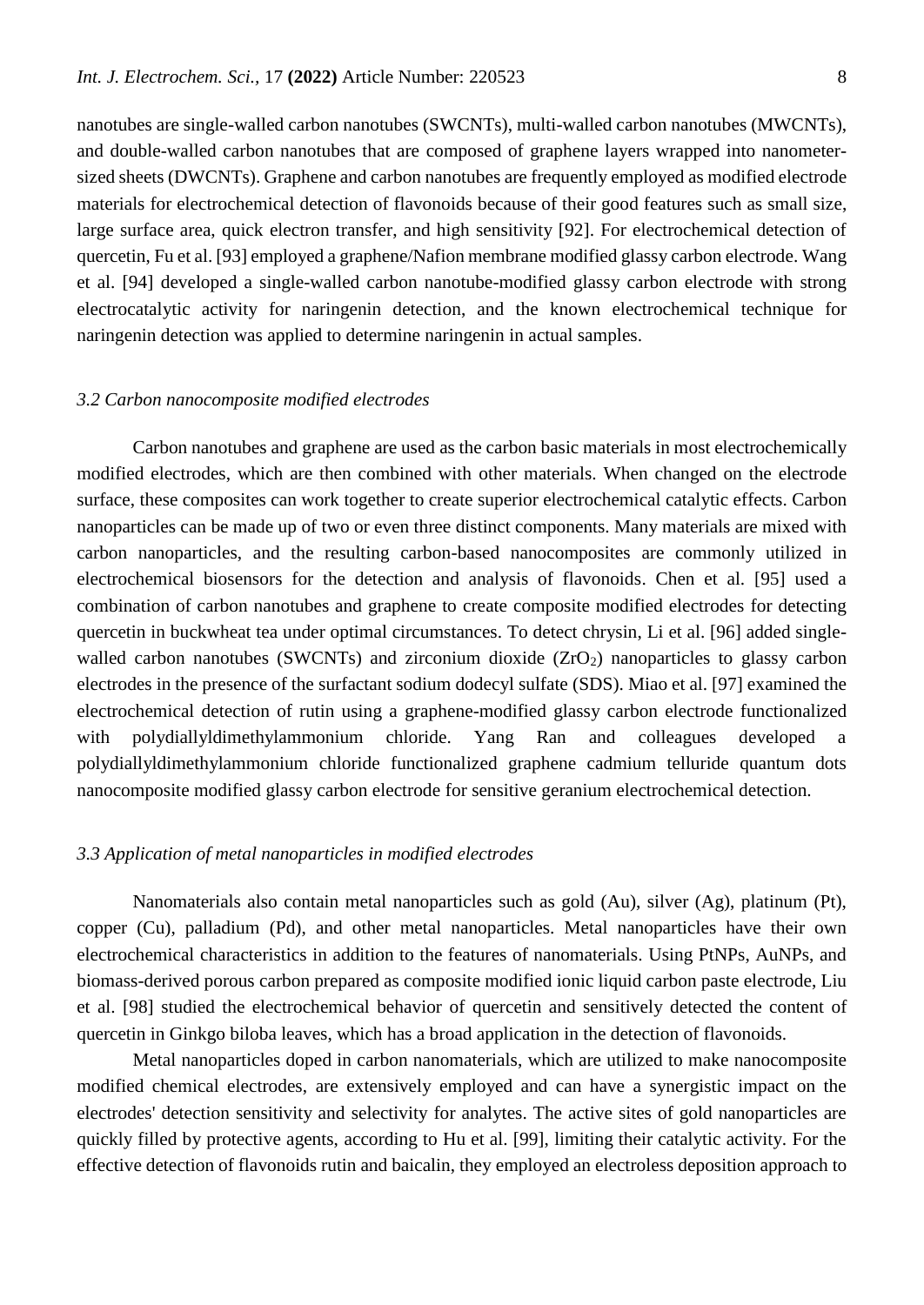create multi-walled carbon nanotubes filled with gold nanoparticle material modified glassy carbon electrode.

#### *3.4 Ionic liquid modified electrodes*

Ionic liquids are liquids that include both anions and cations. Many different types of ionic liquids may be made depending on the makeup of anions and cations. Because of their high electrical conductivity, wide potential window, non-volatility, and stability, ionic liquids are commonly utilized in electrochemistry. To make a composite modified electrode, the ionic liquid can be applied dropwise to the electrode surface or combined with other carbon materials. Shang et al. [100]made a modified carbon paste electrode with N-butylpyridinium trifluoromethanesulfonate to study the electrochemical behavior of lignocaine on it. They discovered that a modified carbon paste electrode with Nbutylpyridinium trifluoromethanesulfonate had strong electrocatalytic activity for lignocaine and went on to investigate the electrochemical reaction mechanism of lignocaine on the modified electrode.

## *3.5 Molecularly imprinted polymers based electrochemical sensors*

MIPs (molecularly imprinted polymers) are polymers made utilizing molecular imprinting processes that are extremely selective and specific for target molecule identification. Molecular Imprinting Technology (MIT) is a new technique that involves covalent or non-covalently connecting a target molecule to a functional monomer, then removing the target molecule from the polymer in some fashion to produce a polymer containing steric holes. This cavity, with its molecular structure and functional group arrangement, has the capacity to bind and detect the target molecule precisely. The interaction of lock and key, enzyme and substrate, and antigen and antibody may be graphically illustrated as the connection of specific identification of target molecules by MIP. Structure stability, extended shelf life, exact identification of target compounds, and good selectivity are all characteristics of MIP. Because of their inexpensive cost, quick reaction time, and excellent sensitivity, MIP electrochemical sensors have been used in the analytical detection of flavonoids.

Xie et al. [101] used a drop coating approach to create a graphene modified gold electrode, and then used cyclic voltammetry to create a rutin MIP film on the surface of the modified gold electrode using o-aminophenol as a functional monomer and rutin as a template molecule. The electrochemical behavior of rutin was studied using this MIP built rutin molecularly imprinted electrochemical sensor, which was then used to the detection of rutin concentration in black tea. Niu et al. [102] constructed molecular MIP sensors for the measurement of goldfinch isoflavones using carboxylated multi-walled carbon nanotubes and molecularly imprinted polymer modified glassy carbon electrodes.

# **4. APPLICATION OF DIFFERENT MODIFIED ELECTRODES IN THE DETERMINATION OF FLAVONOIDS**

Many academics have published on studies on the identification of flavonoids using electrochemical analysis in recent years. The sensitivity and selectivity of chemically modified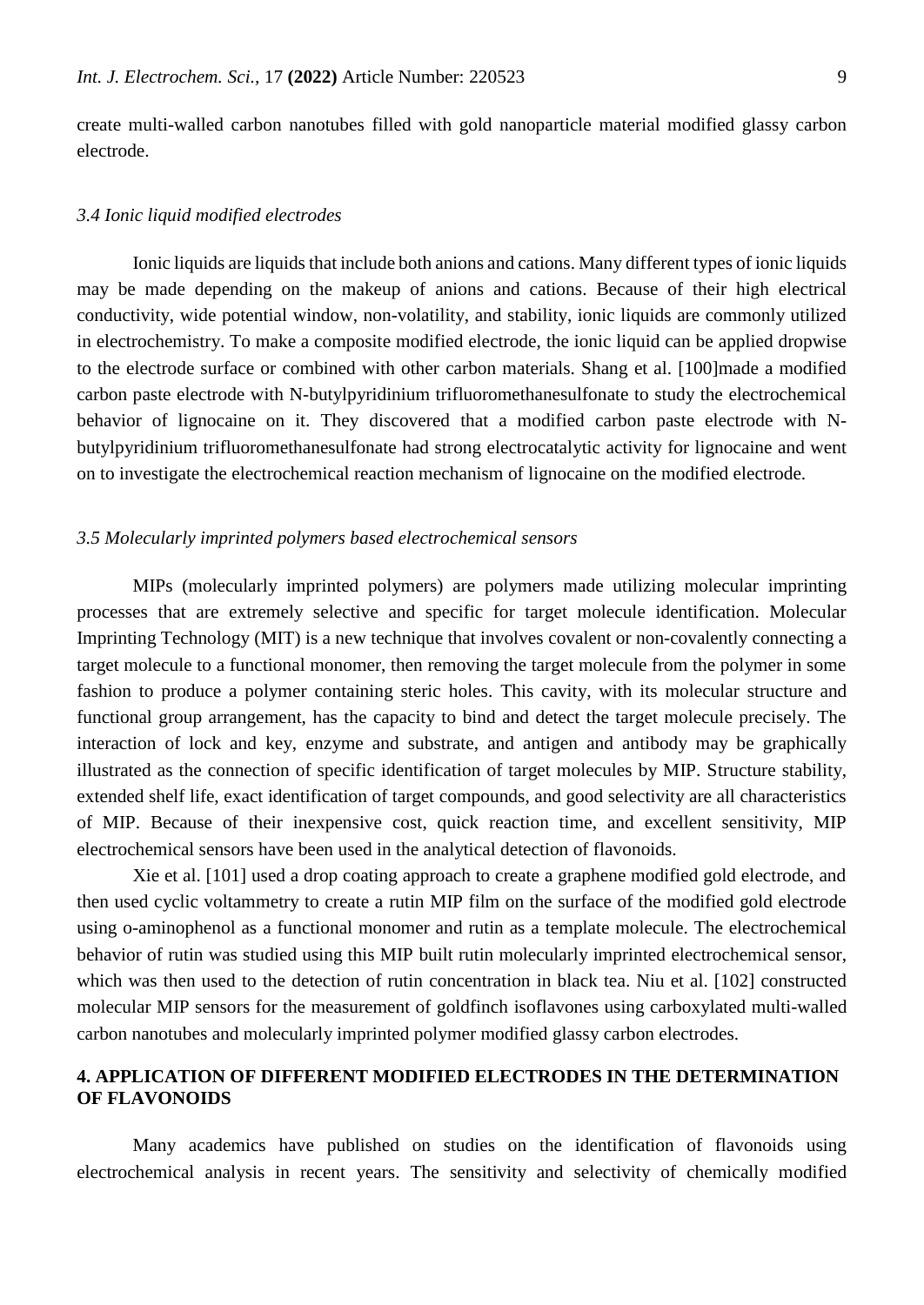electrodes have been greatly improved as a result of the rapid development of materials such as carbon nanomaterials, metal nanoparticles, metal oxides, ionic liquids, and MIPs, which has greatly accelerated the development of electrochemical analysis and brought exuberance to the application of electrochemical analysis methods. The advancement of electrochemical analysis has been substantially accelerated, giving electrochemical analysis methodologies a new lease of life. In recent years, various experts have published study papers on electrochemical techniques for determining flavonoids content.

| Flavonoids                     | Electrochemical sensor   | $\sigma$ f<br>Linear | <b>LOD</b>       | Reference |
|--------------------------------|--------------------------|----------------------|------------------|-----------|
|                                |                          | detection            |                  |           |
|                                |                          |                      |                  |           |
| Catechol                       | Al/SiO <sub>2</sub> /CPE | $0.5 - 50 \mu M$     | $100 \text{ nM}$ | [103]     |
| Catechol                       | CNT/carbon paper         | $1-100 \mu M$        | $290 \text{ nM}$ | [104]     |
| Catechol                       | Gr/GNRs/AgNPs/PPO        | $2-2300 \mu M$       |                  | [105]     |
| Catechol                       | Banana tissue/CPE        | $1.4 - 15.7$ mg/L    | $100$ ng/L       | [106]     |
| Catechol                       | <b>Biomimetic</b>        | 50-1600 μM           | 90 nM            | [107]     |
|                                | oxidase/GO               |                      |                  |           |
| Catechin                       | fMWCNT/YHCF/GCE          | $5-200 \mu M$        | $280 \text{ nM}$ | [108]     |
| Catechin                       | N-doped carbon/GCE       | $1-30 \mu M$         | 88 nM            | [109]     |
| Catechin                       | $Cu@g-C_3N_4$            | 100-900 μM           | $15.12 \mu M$    | $[110]$   |
| Caffeic acid                   | Pt-PEDOT/rGO             | $0.005 - 0.5 \mu M$  | $2 \text{ nM}$   | [111]     |
| Caffeic acid                   | MWCNT/SPEs               | $2 - 50 \mu M$       | $200 \text{ nM}$ | [112]     |
| Caffeine                       | PLCY/N-CNT/GCE           | $0.10 - 70.0 \mu M$  | $0.033 \mu M$    | [113]     |
| Caffeine                       | Cork-graphite            | 5-1000 μM            | $2.94 \mu M$     | [114]     |
|                                | electrode                |                      |                  |           |
| Caffeine                       | GrRGC                    | $5 - 1000 \mu M$     | $6.1 \mu M$      | [115]     |
| Epigallocatechin-              | Gallate-graphite paste   | $5 - 14 \mu M$       | $70 \text{ nM}$  | [116]     |
| 3-gallate                      |                          |                      |                  |           |
| Epigallocatechin-<br>3-gallate | <b>MIP</b>               | $0.15 - 0.75 \mu M$  |                  | [117]     |

**Table 1.** Recent reported electrochemical sensor for detection of flavonoids

## **5. CONCLUSION**

Flavonoids are becoming increasingly vital in people's health, thus it's important to develop effective and quick ways for detecting them. Flavonoids have been detected and analyzed using spectroscopy, chromatography, and capillary electrophoresis. Electrochemical analysis may be used to explore the antioxidant mechanism of natural flavonoids, the kinetic processes of flavonoids on electrodes, and the interactions between flavonoids and biomolecules such as proteins, in addition to identifying the kinds and concentrations of flavonoids. Electrochemical sensors have increasingly distinct benefits over other analytical methods, and the implementation of qualitative and quantitative flavonoids analysis also plays a vital role in the quality control and safety evaluation of the items in question.

#### ACKNOWLEDGMENTS

This work was funded by Tianjin Training Programs of Innovation and Entrepreneurship for Undergraduates (202110069088)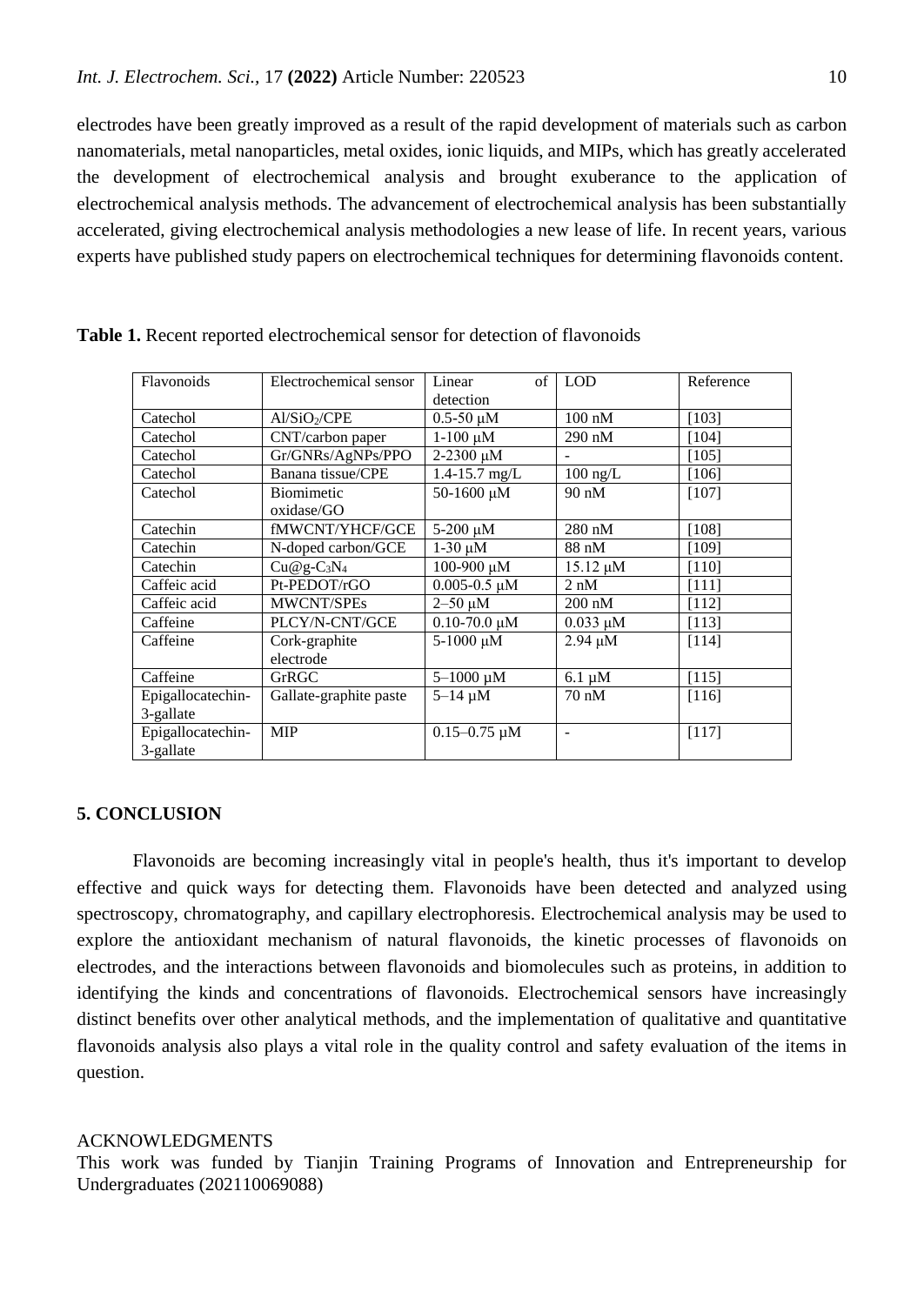# **References**

- 1. N.H. Khand, A.R. Solangi, S. Ameen, A. Fatima, J.A. Buledi, A. Mallah, S.Q. Memon, F. Sen, F. Karimi, Y. Orooji, *J. Food Meas. Charact.* (2021) 1–11.
- 2. R. Sukanya, M. Sakthivel, S.-M. Chen, T.-W. Chen, *Sens. Actuators B Chem.*, 269 (2018) 354– 367.
- 3. D. Saritha, A. Koirala, M. Venu, G.D. Reddy, A.V.B. Reddy, B. Sitaram, G. Madhavi, K. Aruna, *Electrochimica Acta*, 313 (2019) 523–531.
- 4. H. Karimi-Maleh, Y. Orooji, F. Karimi, M. Alizadeh, M. Baghayeri, J. Rouhi, S. Tajik, H. Beitollahi, S. Agarwal, V.K. Gupta, *Biosens. Bioelectron.* (2021) 113252.
- 5. X. Zhang, H. Yang, X. Wang, W. Song, Z. Cui, *Front. Environ. Sci. Eng.*, 12 (2018) 1–8.
- 6. S.J. Maleki, J.F. Crespo, B. Cabanillas, *Food Chem.*, 299 (2019) 125124.
- 7. L. Fu, Z. Liu, J. Ge, M. Guo, H. Zhang, F. Chen, W. Su, A. Yu, *J. Electroanal. Chem.*, 841 (2019) 142–147.
- 8. H. Karimi-Maleh, A. Khataee, F. Karimi, M. Baghayeri, L. Fu, J. Rouhi, C. Karaman, O. Karaman, R. Boukherroub, *Chemosphere* (2021) 132928.
- 9. G. Kesavan, S.-M. Chen, *J. Mater. Sci. Mater. Electron.*, 31 (2020) 21670–21681.
- 10. A. Quatrin, R. Pauletto, L. Maurer, N. Minuzzi, S. Nichelle, J. Carvalho, M.M. Junior, E. Rodrigues, V. Bochi, T. Emanuelli, *J. Food Compos. Anal.*, 78 (2019) 59–74.
- 11. M. Popova, L.S. Lazarus, A.D. Benninghoff, L.M. Berreau, *ACS Omega*, 5 (2020) 10021– 10033.
- 12. M. Rogozinska, M. Biesaga, *Appl. Sci.*, 10 (2020) 7511.
- 13. A. El-Bindary, Z. Anwar, T. El-Shafaie, *J. Mol. Liq.*, 323 (2021) 114607.
- 14. S. Saikrithika, A. Senthil Kumar, *Electroanalysis*, 32 (2020) 2343–2360.
- 15. T. Ding, K. Cao, W. Fang, G. Zhu, C. Chen, X. Wang, L. Wang, *Sci. Hortic.*, 268 (2020) 109365.
- 16. S. Chen, J. Liu, G. Dong, X. Zhang, Y. Liu, W. Sun, A. Liu, *Food Chem.*, 344 (2021) 128733.
- 17. H. Karimi-Maleh, F. Karimi, L. Fu, A.L. Sanati, M. Alizadeh, C. Karaman, Y. Orooji, *J. Hazard. Mater.*, 423 (2022) 127058.
- 18. R. Duan, X. Fang, D. Wang, *Front. Chem.*, 9 (2021) 361.
- 19. H. Cao, P. Högger, R. Arroo, J. Xiao, *Food Chem.*, 311 (2020) 125902.
- 20. D.N. Olennikov, A.G. Vasilieva, N.K. Chirikova, *Pharmaceuticals*, 13 (2020) 262.
- 21. H. Karimi-Maleh, M. Alizadeh, Y. Orooji, F. Karimi, M. Baghayeri, J. Rouhi, S. Tajik, H. Beitollahi, S. Agarwal, V.K. Gupta, S. Rajendran, S. Rostamnia, L. Fu, F. Saberi-Movahed, S. Malekmohammadi, *Ind. Eng. Chem. Res.*, 60 (2021) 816–823.
- 22. J. Liu, T. Yang, J. Xu, Y. Sun, *Front. Chem.*, 9 (2021) 488.
- 23. R. Hamasalih, Z. Abdulrahman, *Appl. Ecol. Environ. Res.*, 18 (2020) 219–236.
- 24. N. Pawar, V. Salunkhe, *Int. J. PharmTech Res.*, 5 (2013) 724–729.
- 25. S.P. Chaudhari, K. Tawani, P.R. Mahaparale, *Pharm. Lett.*, 7 (2015) 205–210.
- 26. Z. Chen, G. Shan, Y. Tan, Q. Li, H. Lei, J. Su, *Adv. Anim. Med.*, 37 (2016) 122–124.
- 27. H.V. Tran, M.T. Tran, T. Van Phi, *Multifunct. Mater.*, 4 (2021) 035004.
- 28. A. Şenocak, B. Köksoy, D. Akyüz, A. Koca, D. Klyamer, T. Basova, E. Demirbaş, M. Durmuş, *Biosens. Bioelectron.*, 128 (2019) 144–150.
- 29. W. Wu, Q. Zhou, Y. Zheng, L. Fu, J. Zhu, H. Karimi-Maleh, *Int J Electrochem Sci*, 15 (2020) 10093–10103.
- 30. L. Fu, J. Zhu, H. Karimi-Maleh, *Biosensors*, 11 (2021) 325.
- 31. J. Li, S. Zhang, L. Zhang, Y. Zhang, H. Zhang, C. Zhang, X. Xuan, M. Wang, J. Zhang, Y. Yuan, *Front. Chem.*, 9 (2021) 339.
- 32. H. Karimi-Maleh, A. Ayati, R. Davoodi, B. Tanhaei, F. Karimi, S. Malekmohammadi, Y.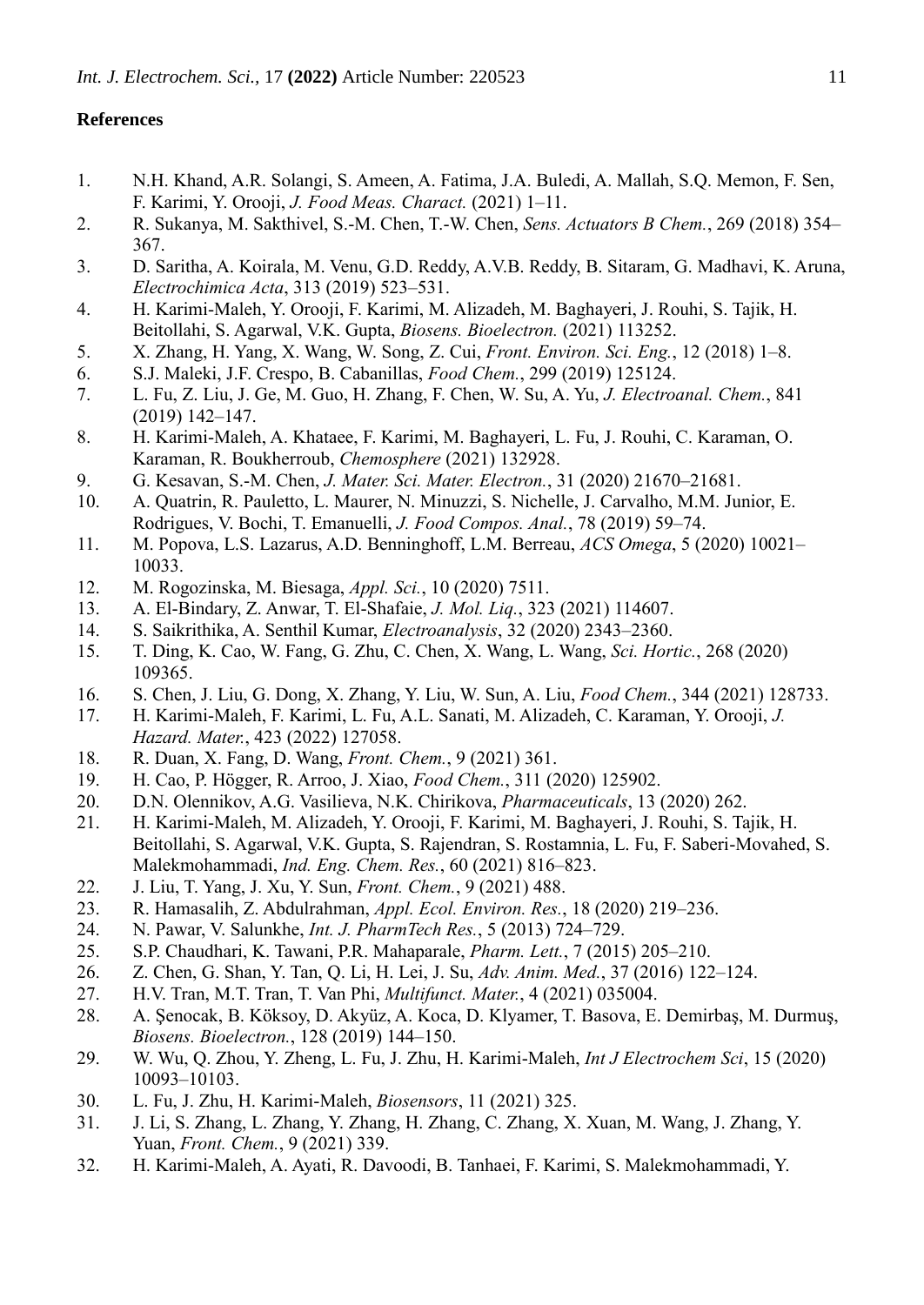Orooji, L. Fu, M. Sillanpää, *J. Clean. Prod.*, 291 (2021) 125880.

- 33. T.R. Das, P.K. Sharma, *Microchem. J.*, 156 (2020) 104850.
- 34. A. Chiorcea‐Paquim, T.A. Enache, E. De Souza Gil, A.M. Oliveira‐Brett, *Compr. Rev. Food Sci. Food Saf.*, 19 (2020) 1680–1726.
- 35. I. de Araújo Rodrigues, S.M. Gomes, I.P.G. Fernandes, A.M. Oliveira‐Brett, *Electroanalysis*, 31 (2019) 936–945.
- 36. J. Samoticha, M.J. Jara-Palacios, J.M. Hernández-Hierro, F.J. Heredia, A. Wojdyło, *Eur. Food Res. Technol.*, 244 (2018) 1933–1943.
- 37. A. Telichowska, J. Kobus-Cisowska, M. Ligaj, K. Stuper-Szablewska, D. Szymanowska, M. Tichoniuk, P. Szulc, *Open Chem.*, 18 (2020) 1125–1135.
- 38. Y. Zheng, J. Zhu, L. Fu, Q. Liu, *Int J Electrochem Sci*, 15 (2020) 9622–9630.
- 39. T.-Z. Niu, Y.-W. Zhang, Y.-L. Bao, Y. Wu, C.-L. Yu, L.-G. Sun, J.-W. Yi, Y.-X. Huang, Y.-X. Li, *J. Pharm. Biomed. Anal.*, 76 (2013) 44–48.
- 40. T. Maimaiti, J. Chen, *Food Sci.*, 35 (2014) 182–185.
- 41. F. Benmeziane, Y. Cadot, R. Djamai, L. Djermoun, *Oeno One*, 50 (2016) 125–135.
- 42. Y.-C. Ma, A. Mani, Y. Cai, J. Thomson, J. Ma, F. Peudru, S. Chen, M. Luo, J. Zhang, R.G. Chapman, *Phytomedicine*, 23 (2016) 377–387.
- 43. R. Xing, L. Tong, X. Zhao, H. Liu, P. Ma, J. Zhao, X. Liu, S. Liu, *Sens. Actuators B Chem.*, 283 (2019) 35–41.
- 44. F. Della Pelle, A. Scroccarello, M. Sergi, M. Mascini, M. Del Carlo, D. Compagnone, *Food Chem.*, 256 (2018) 342–349.
- 45. K. Chen, C. Yang, T. Li, C.C. Zouboulis, Y. Huang, *Phytother. Res.*, 33 (2019) 1104–1113.
- 46. N. Sebastian, W.-C. Yu, D. Balram, *Anal. Chim. Acta*, 1095 (2020) 71–81.
- 47. S. Grunewald, S. Marillonnet, G. Hause, I. Haferkamp, H.E. Neuhaus, A. Veß, T. Hollemann, T. Vogt, *Plant Cell*, 32 (2020) 1727–1748.
- 48. J.G. Yaque, A. Cuéllar, L. Massi, M. Monan, E. Nossin, F. François-Haugrin, *Am. J. Plant Sci.*, 7 (2016) 1198–1204.
- 49. C. Wu, H. Xu, J. Héritier, W. Andlauer, *Food Chem.*, 132 (2012) 144–149.
- 50. Y. Wu, X. Jiang, S. Zhang, X. Dai, Y. Liu, H. Tan, L. Gao, T. Xia, *J. Chromatogr. B*, 1017 (2016) 10–17.
- 51. L.M. de Souza, N. Dartora, C.T. Scoparo, P.A. Gorin, M. Iacomini, G.L. Sassaki, *J. Chromatogr. A*, 1447 (2016) 64–71.
- 52. M. Wei, X. Geng, Y. Liu, H. Long, J. Du, *J. Electroanal. Chem.*, 842 (2019) 184–192.
- 53. E. Wood, S. Hein, C. Heiss, C. Williams, A. Rodriguez-Mateos, *Food Funct.*, 10 (2019) 7621– 7633.
- 54. A. Wojdyło, J. Samoticha, J. Chmielewska, *Food Chem.*, 339 (2021) 127888.
- 55. Z. Wu, J. Liu, M. Liang, H. Zheng, C. Zhu, Y. Wang, *Front. Chem.*, 9 (2021) 208.
- 56. Y.-S. Shim, S. Kim, D. Seo, M. Ito, H. Nakagawa, H.-J. Park, J. Ha, *J. AOAC Int.*, 96 (2013) 1059–1064.
- 57. W. Zhang, Z. Wang, L. Zhang, *Chin. J. Anal. Chem.*, 42 (2014) 415–422.
- 58. J.-C. Kim, Y.-S. Shim, *Food Sci. Biotechnol.*, 25 (2016) 659–664.
- 59. Z. Wang, Y. Sha, X. Yu, *Chin. J. Chromatogr.*, 9 (2015) 974–981.
- 60. H. Jiang, U.H. Engelhardt, C. Thräne, B. Maiwald, J. Stark, *Food Chem.*, 183 (2015) 30–35.
- 61. M.O. Onizhuk, O.S. Tkachenko, A.V. Panteleimonov, V.V. Varchenko, K. Belikov, Y.V. Kholin, *Ionics*, 24 (2018) 1755–1764.
- 62. J. You, H. Fu, D. Zhao, T. Hu, J. Nie, T. Wang, *J. Photochem. Photobiol. Chem.*, 386 (2020) 112097.
- 63. Y. Yue, L. Su, M. Hao, W. Li, L. Zeng, S. Yan, *Front. Chem.*, 9 (2021) 479.
- 64. M. Cao, X. Yin, X. Bo, L. Guo, *J. Electroanal. Chem.*, 824 (2018) 153–160.
- 65. A.C. Bombardi Duarte, M.G. Santana, G. di Camilo Orfali, C.T. de Oliveira, D.G. Priolli, *CNS*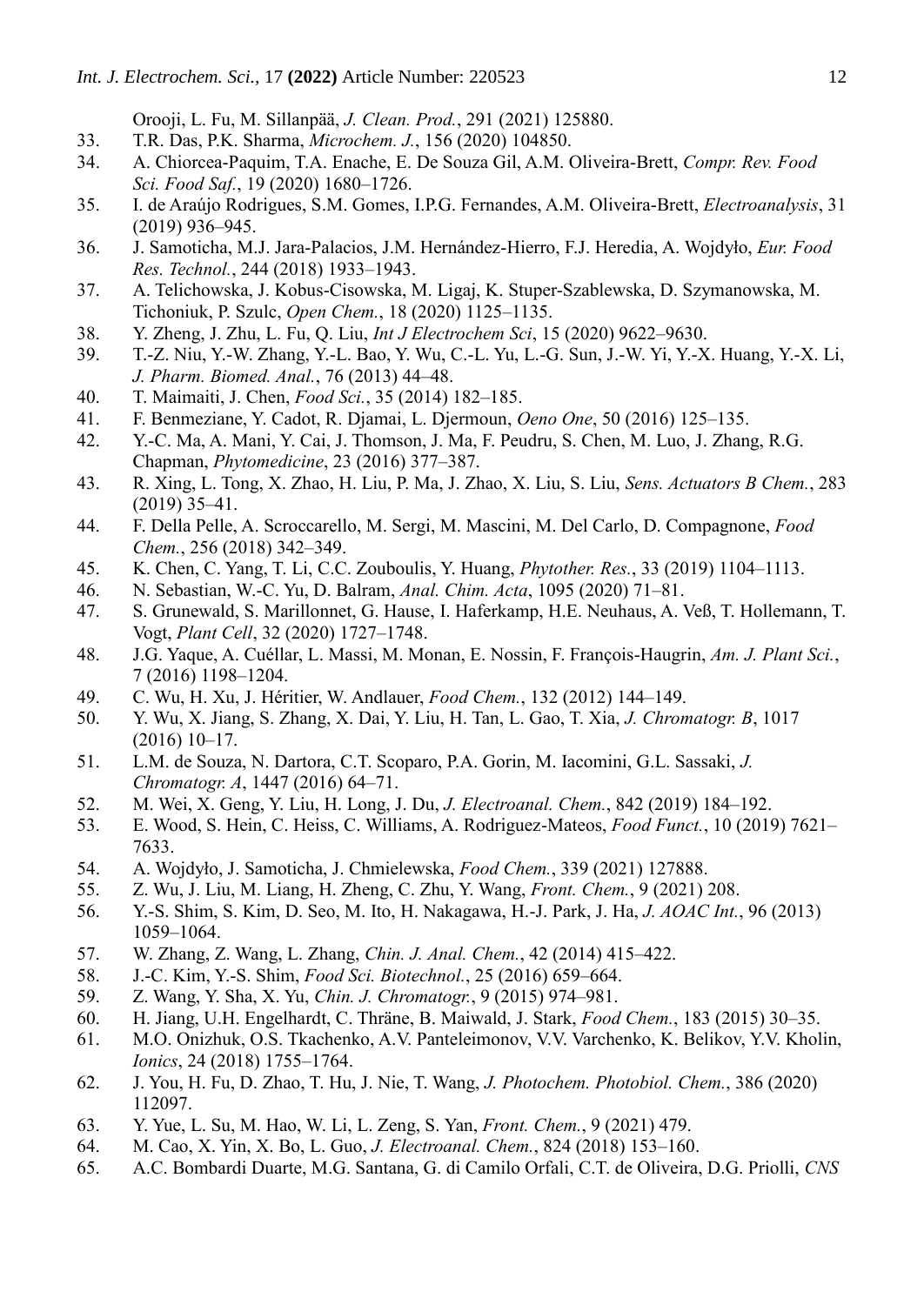*Neurol. Disord.-Drug Targets Former. Curr. Drug Targets-CNS Neurol. Disord.*, 17 (2018) 34– 42.

- 66. Z. Xu, M. Peng, Z. Zhang, H. Zeng, R. Shi, X. Ma, L. Wang, B. Liao, *Front. Chem.*, 9 (2021) 683.
- 67. P. Joël, K. Mouna-Messaouda, K. Claire, T. Jessica, E.E. Raymond, M. Smail, *Diseases*, 7 (2019) 10.
- 68. E. Heřmánková, M. Zatloukalová, M. Biler, R. Sokolová, M. Bancířová, A.G. Tzakos, V. Křen, M. Kuzma, P. Trouillas, J. Vacek, *Free Radic. Biol. Med.*, 143 (2019) 240–251.
- 69. C. Li, F. Sun, *Front. Chem.*, 9 (2021) 409.
- 70. Y. Zhou, X. Zhou, L. Cui, *Food Sci.*, 31 (2010) 275–277.
- 71. F. Gatea, E.D. Teodor, A.O. Matei, G.I. Badea, G.L. Radu, *Food Anal. Methods*, 8 (2015) 1197–1206.
- 72. W. Wang, P. Lin, L. Ma, K. Xu, X. Lin, *J. Sep. Sci.*, 39 (2016) 1357–1362.
- 73. A.F. Memon, A.R. Solangi, S.Q. Memon, A. Mallah, N. Memon, A.A. Memon, *Food Anal. Methods*, 10 (2017) 83–91.
- 74. O. Soufi, C. Romero, M. Hadid, K. Hamoumraoui, H. Louaileche, *J. Food Qual. Hazards Control*, 5 (2018) 49–53.
- 75. M. Arvand, M. Farahpour, M.S. Ardaki, *Talanta*, 176 (2018) 92–101.
- 76. B. Chew, B. Mathison, L. Kimble, D. McKay, K. Kaspar, C. Khoo, C.-Y.O. Chen, J. Blumberg, *Eur. J. Nutr.*, 58 (2019) 1223–1235.
- 77. L. Fu, M. Wu, Y. Zheng, P. Zhang, C. Ye, H. Zhang, K. Wang, W. Su, F. Chen, J. Yu, A. Yu, W. Cai, C.-T. Lin, *Sens. Actuators B Chem.*, 298 (2019) 126836.
- 78. Y. Zheng, Y. Huang, H. Shi, L. Fu, *Inorg. Nano-Met. Chem.*, 49 (2019) 277–282.
- 79. R. Yang, B. Fan, S. Wang, L. Li, Y. Li, S. Li, Y. Zheng, L. Fu, C.-T. Lin, *Micromachines*, 11 (2020) 967.
- 80. L. Percevault, E. Limanton, P. Nicolas, L. Paquin, C. Lagrost, *ACS Sustain. Chem. Eng.*, 9 (2020) 776–784.
- 81. Y. Mori, S. Kato, Y. Fujisawa, S. Ohnishi, Y. Hiraku, S. Kawanishi, M. Murata, S. Oikawa, *Free Radic. Res.*, 53 (2019) 115–123.
- 82. Y. Wang, L. Chen, T. Xuan, J. Wang, X. Wang, *Front. Chem.*, 9 (2021) 569.
- 83. S. Yan, Y. Yue, L. Zeng, L. Su, M. Hao, W. Zhang, X. Wang, *Front. Chem.*, 9 (2021) 220.
- 84. M. Švecová, P. Ulbrich, M. Dendisová, P. Matějka, *Spectrochim. Acta. A. Mol. Biomol. Spectrosc.*, 195 (2018) 236–245.
- 85. P. Goufo, R.K. Singh, I. Cortez, *Antioxidants*, 9 (2020) 398.
- 86. K. Tsushiro, A. Kurizaki, T. Watanabe, H.P. Devkota, *Biochem. Syst. Ecol.*, 83 (2019) 10–12.
- 87. M. Zahran, Z. Khalifa, M.A.-H. Zahran, M. Abdel Azzem, *ACS Appl. Nano Mater.*, 3 (2020) 3868–3875.
- 88. H.V. Ganesh, M. Noroozifar, K. Kerman, *Sensors*, 18 (2018) 23.
- 89. J. Fuentes, M.F. Arias-Santé, E. Atala, E. Pastene, M.J. Kogan, H. Speisky, *Food Chem.*, 314 (2020) 126166.
- 90. A. v Ahn, J.H.Z. dos Santos, *Curr. Anal. Chem.*, 16 (2020) 893–904.
- 91. B. Guo, Y. Zhang, G. Hicks, X. Huang, R. Li, N. Roy, Z. Jia, *ACS Chem. Biol.*, 14 (2019) 2629–2640.
- 92. P. Szabados-Furjesi, D. Pajtas, A. Barta, E. Csepanyi, A. Kiss-Szikszai, A. Tosaki, I. Bak, *Molecules*, 23 (2018) 3161.
- 93. F. Fu, T. Yang, *Guangzhou Chem.*, 6 (2013) 116–118.
- 94. W. Wang, J. Gao, L. Wang, B. Ye, *Anal. Methods*, 7 (2015) 8847–8856.
- 95. H. Chen, H. Hu, W. Hu, *J. China Agric. Univ.*, 21 (2016) 143–148.
- 96. S. Li, S. Lei, Q. Yu, L. Zou, B. Ye, *Talanta*, 185 (2018) 453–460.
- 97. D. Miao, J. Li, R. Yang, J. Qu, L. Qu, P. de B. Harrington, *J. Electroanal. Chem.*, 732 (2014)